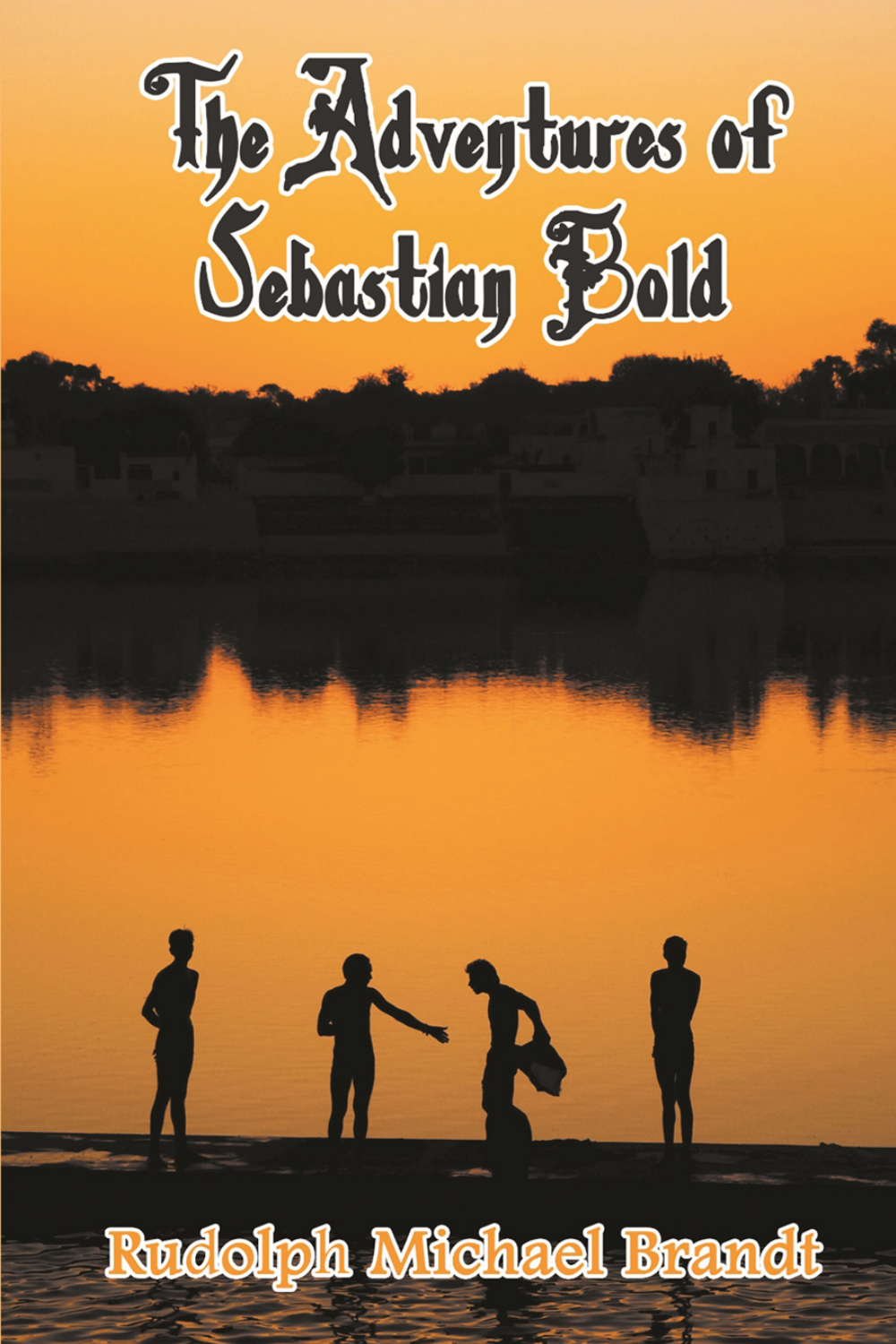# The Adventures of **Sebastian Bold**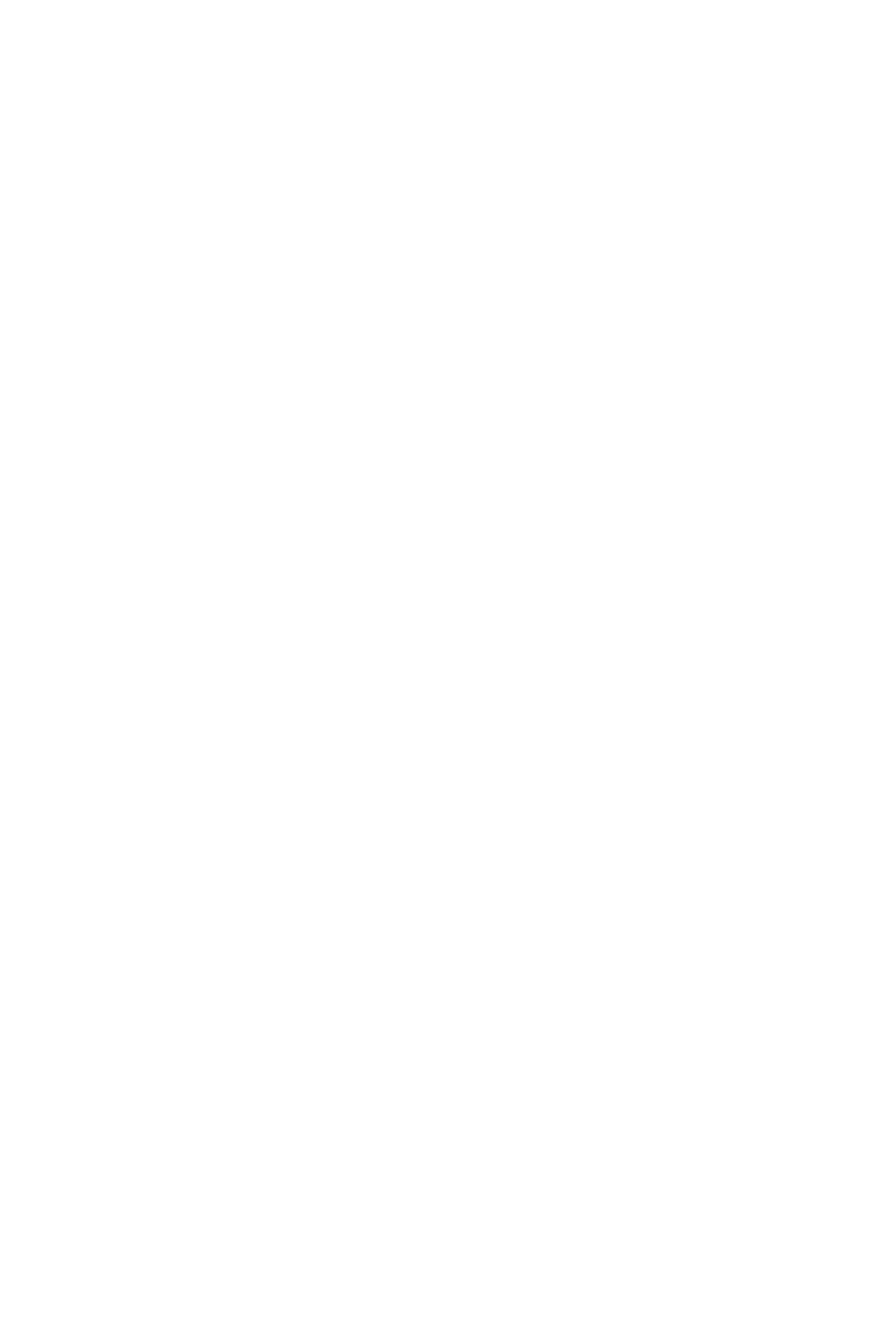# **The Adventures of Sebastian Bold**

**By**

## **Rudolph Michael Brandt**



Strategic Book Publishing and Rights Co.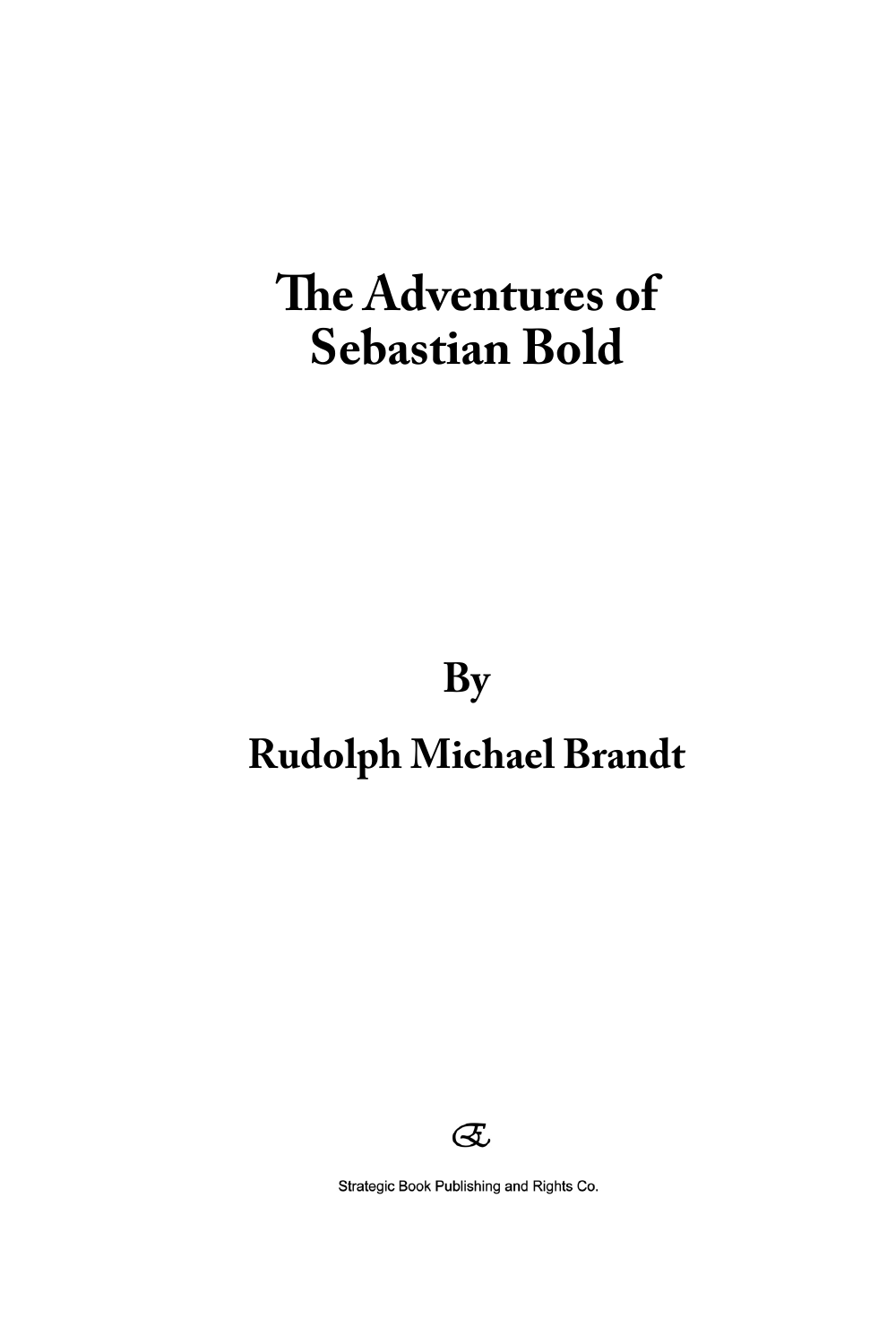Copyright © 2015 Rudolph Michael Brandt. All rights reserved.

No part of this book may be reproduced or transmitted in any form or by any means, graphic, electronic, or mechanical, including photocopying, recording, taping, or by any information storage retrieval system, without the permission, in writing, of the publisher. For more information, send an email to support@sbpra.net, Attention Subsidiary Rights Department.

Strategic Book Publishing and Rights Co., LLC USA | Singapore www.sbpra.com

For information about special discounts for bulk purchases, please contact Strategic Book Publishing and Rights Co. Special Sales at bookorder@sbpra.net.

ISBN: 978-1-68181-550-3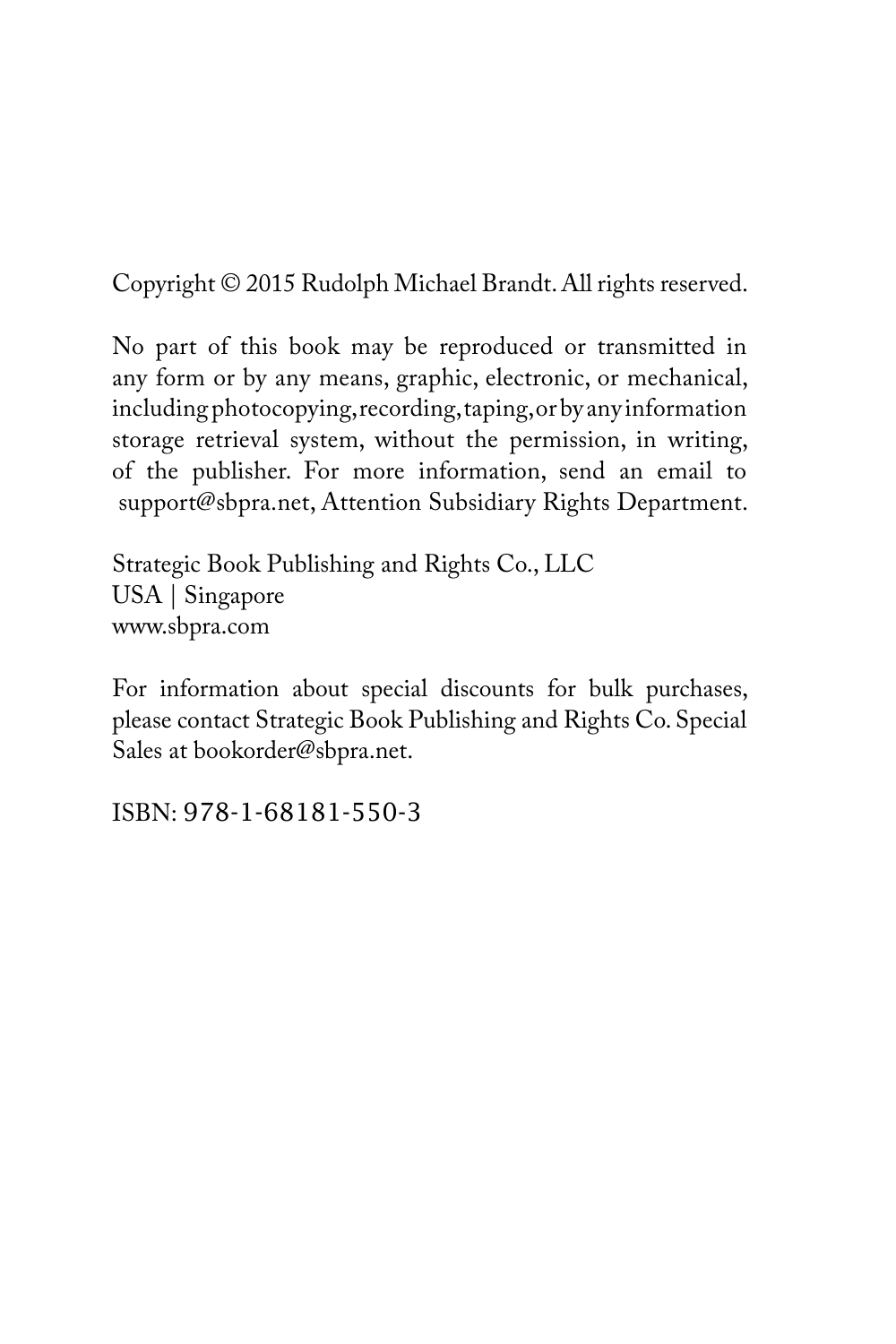### **Dedication**

For my wife, Edith, and my family. Thank you for your love and support.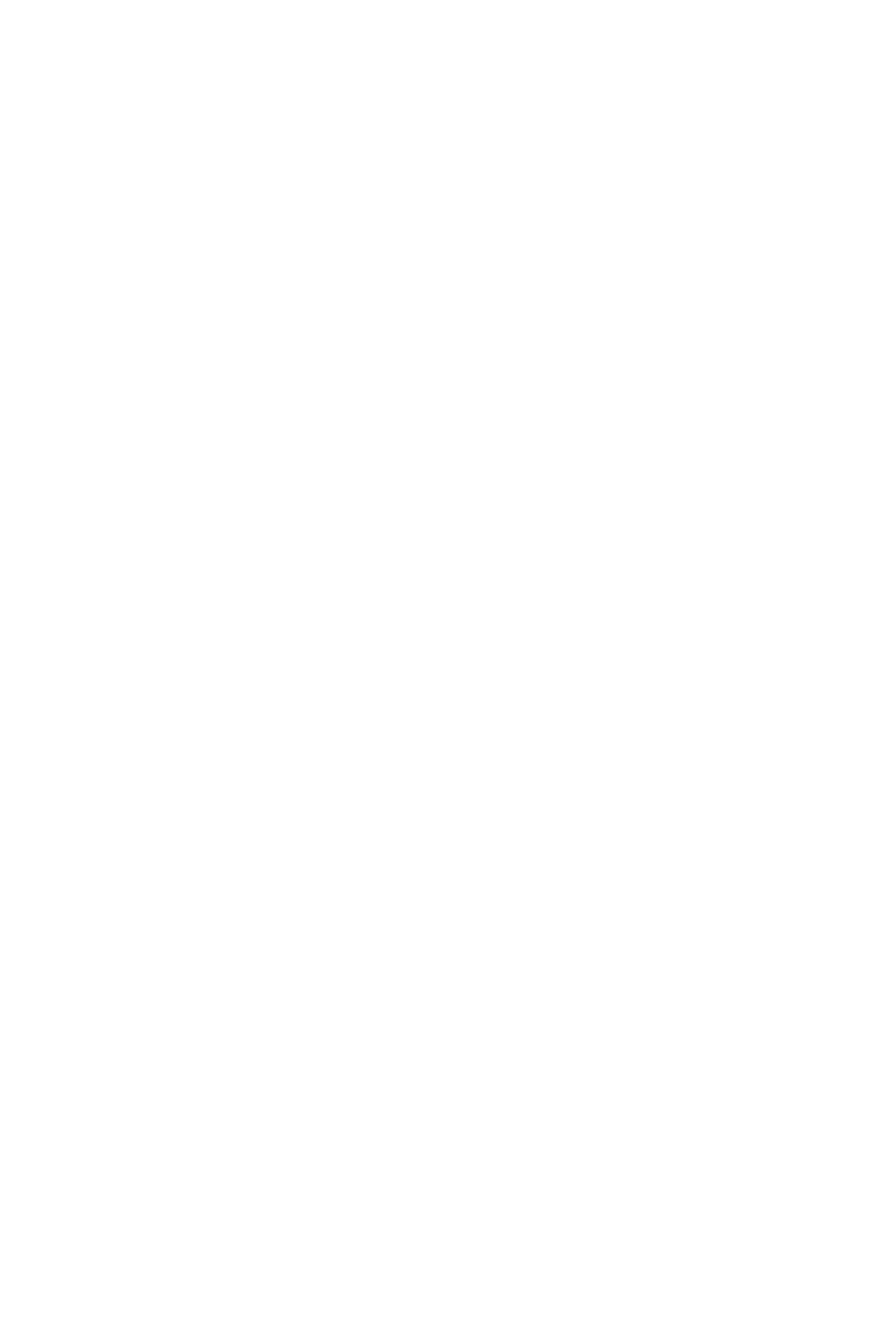### **The Best School Of All**

It's good to see the school we knew, The land of youth and dream, To greet again the rule we knew Before we took the stream: Though long we've missed the sight of her, Our hearts may not forget; We've lost the old delight of her, We keep her honour yet.

The stars and sounding vanities That half the crowd bewitch. What are they but inanities To him that treads the pitch? And where's the wealth I'm wondering, Could buy the cheers that roll When the last charge goes thundering Towards the twilight goal?

Then men that tanned the hide of us, Our daily foes and friends, They shall not lose their pride of us, However the journey ends. Their voice to us who sing of it,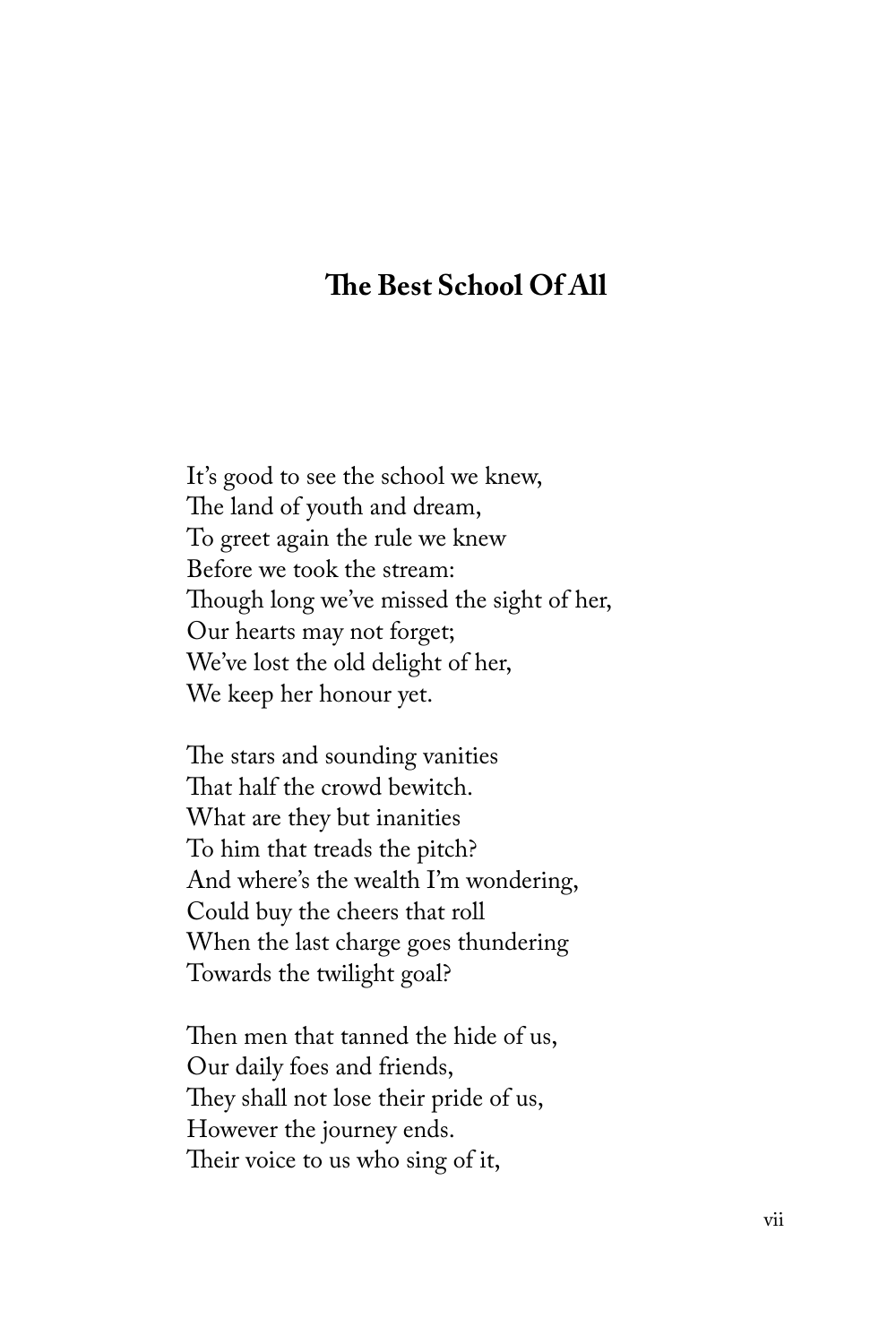#### Rudolph Michael Brandt

No more its message bears, But the round world shall ring of it, And all we are be theirs.

To speak of fame a venture is, There's little here can bide, But we may face the centuries, And dear the deepening tide; For though the dust be part of us, To dust again be gone, Yet there shall beat the heart of us, The school we handed on!

We'll honour yet the school we knew The best school of all We'll honour yet the rule we knew Till the last bell call. For working days or holidays And glad or melancholy days They were great days and jolly days At the best school of all.

*Sir Henry Newbolt (1862-1938)*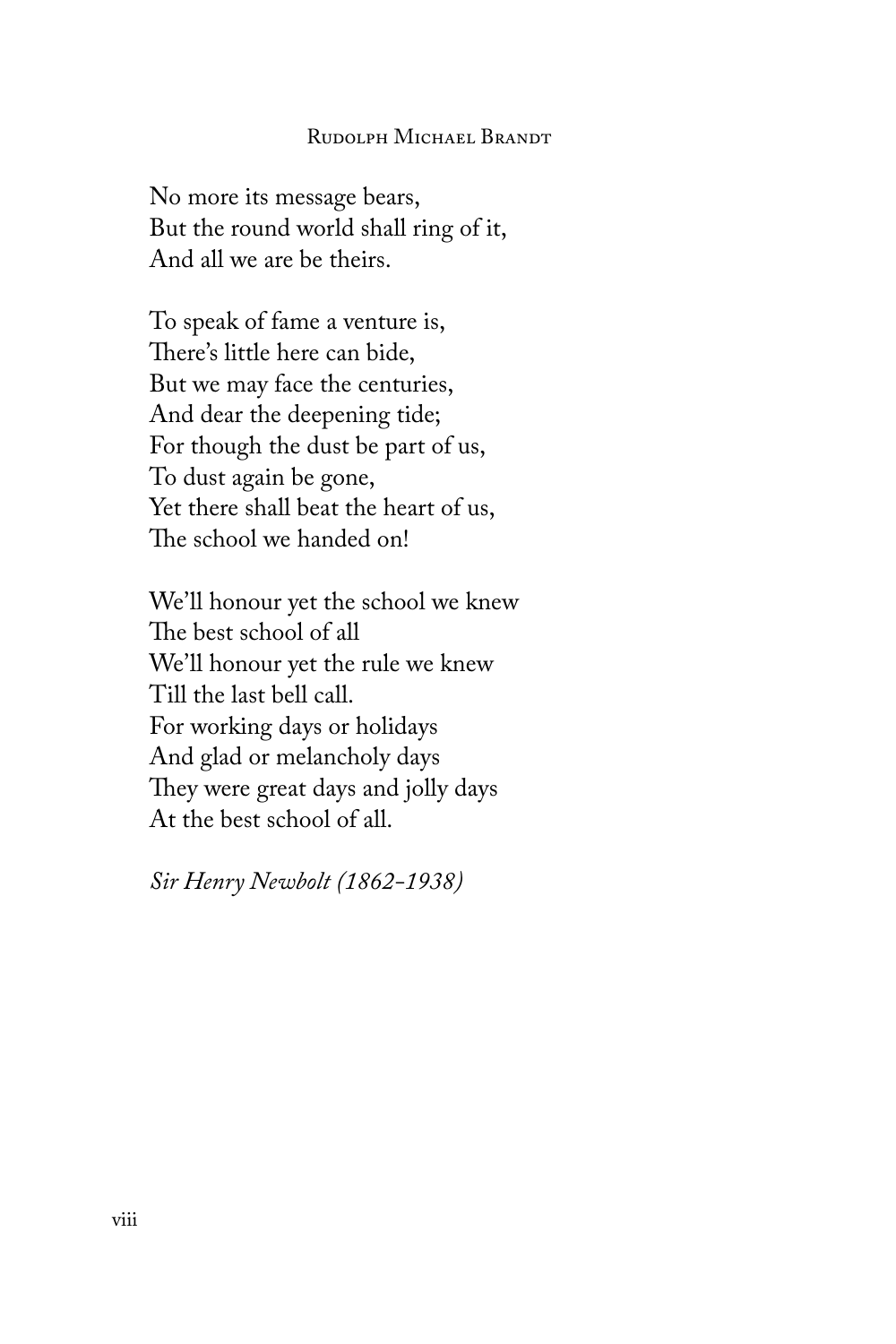## **Table of Contents**

| 1: Caught                      | 1   |
|--------------------------------|-----|
| 2: The Boxing Match            | 15  |
| 3: The Birthday Cake           | 25  |
| 4: Sebastian's Device          | 35  |
| 5: The Garden Party            | 47  |
| 6: The Flying Pages            | 57  |
| 7: The Brave One               | 64  |
| 8: The Swim                    | 70  |
| 9: The Race                    | 78  |
| 10: A Matter of Conscience     | 94  |
| 11: The Soot and the Ghosts    | 111 |
| 12: A Captured Heart           | 122 |
| 13: The Newcomer               | 133 |
| 14: The Fair                   | 140 |
| 15: A Tender Moment            | 147 |
| 16: Vanquished                 | 157 |
| 17: Triumph                    | 173 |
| 18: A Dinner Invitation        | 188 |
| 19: Goodbye                    | 200 |
| 20: The End of an Era          | 205 |
| 21: The Lady Nelson Sails Away | 208 |
| <b>Notes</b>                   | 219 |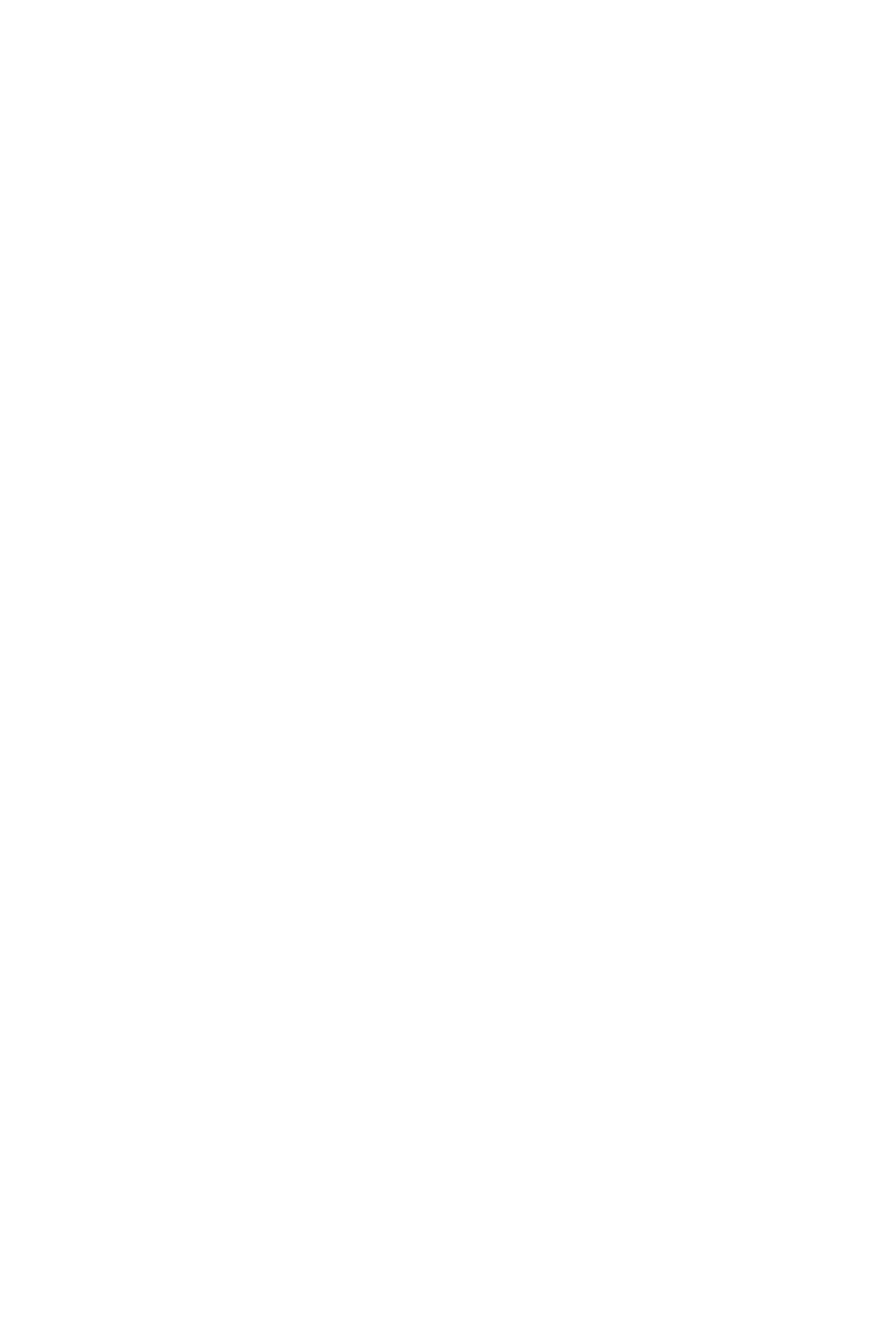#### **1**

### **Caught**

The country of British Guiana was a part of the British Empire at the time when, as the saying went, "The sun never set on the British Empire." Situated north of the equator, its size is approximately the size of Great Britain, with a land area of 83,000 square miles. It is the only South American country whose official language is English. It is bordered to the east by Dutch Guiana, to the west by Venezuela, and to the south and southeast by Brazil. Its coastline faces the Atlantic Ocean. The capital city of British Guiana, Georgetown, was built at the mouth of the Demerara River, a river that starts in the central rain forests of the country and flows north for hundreds of miles to the Atlantic. Many of the streets of Georgetown were lined by trees, earning the city the nickname "The Garden City."

In this unique country and city Sebastian Bold was born.

The last of three children born to the Bold family, Sebastian opened his eyes in the maternity ward of the St. Joseph Mercy Hospital. The hospital was located in an area of the city known as Kingston. Across the road from it was the Eve Leary parade ground.

Sebastian came into the world kicking and screaming. His exhausted mother sighed wearily but contentedly when she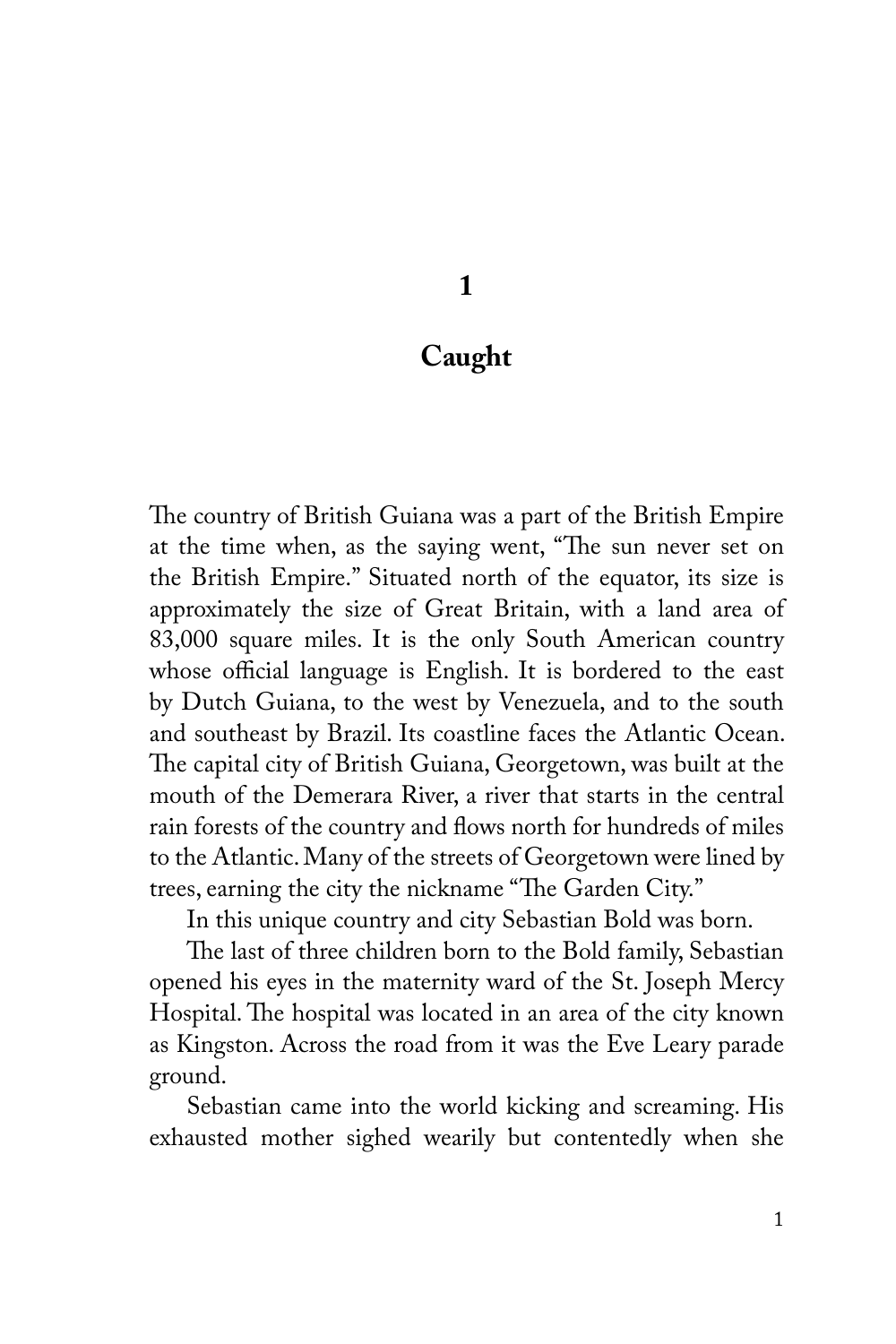heard him. At the precise moment of his birth, the police band was practicing on the parade ground for Empire Day and struck up the march, "It's a Long Way to Tipperary."

The nurses in attendance looked at each other, amused.

"He's hearing the music. He's crying in time with it," they observed. Then one of them held Mrs. Bold's hand and said, "You have a beautiful baby boy, but I think he's going to be a handful."

Mrs. Bold, with a smile, whispered, "Please tell that to his father when he visits."

It was an early prediction that Sebastian, during his growing years, appeared destined to fulfill. Sebastian was a young boy who viewed life with a degree of openness. It was a time when minimal supervision was required by parents. Every grownup was an individual supervisor who was quite prepared to punish the misdemeanours of delinquent youngsters and then report them to their respective parents for follow up treatment. As a result, young boys viewed grownups with a jaundiced eye. It was left to these youngsters to devise methods of operation which at all times presented the face of innocence. Sebastian was a master of the art.

One Friday afternoon in June, a group of boys gathered at the avenue on Georgetown's Main Street, just where Middle Street crossed it.

Georgetown's Main Street was an interesting and important conduit in and out of the city's business and shopping centre. It was four blocks long, from the railway crossing to the cenotaph, with traffic running north and south. The avenue, which bisected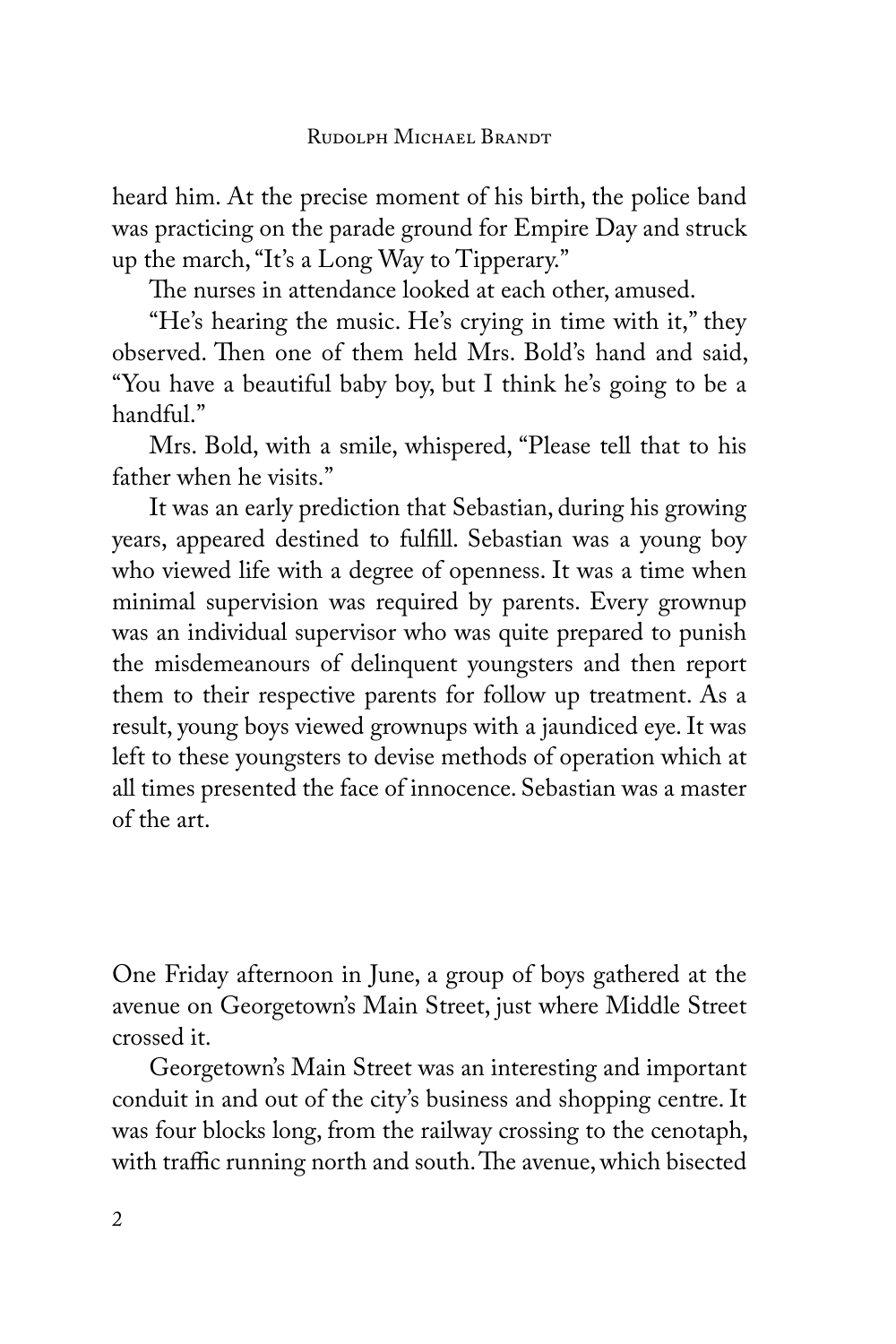it, was lined with saman trees. Beautiful white colonial houses stood back from the street with long driveways and green hibiscus fences. On Main Street, each of the four blocks started and ended with a half circle of concrete pillars shaped like the pawns of a chess set with rounded heads. In the third block of the street, on the eastern side, stood the Sacred Heart Roman Catholic Church, a structure built of wood in the shape of a Latin cross. It possessed a carillon, which would ring out hymns across the city on feast days, herald the arrival of brides, and sound the Angelus in the evening. On another block stood the Government House, which could not be seen from the road, for it was surrounded by tall trees and thick underbrush. Two major hotels were also on Main Street, The Tower Hotel and The Park Hotel.

The group of boys included several of Sebastian's best friends: Tom, Peter, Reggie, and Clement William, who all the boys called C.W.

At first the mood was somber and no one spoke, but as the minutes dragged on to fifteen minutes past their meeting time of five o'clock, the boys grew restless.

As they stood stamping their feet, bicycles leaning against the pillars of the avenue, a red MG sports car flashed by with its hood down.

"Wow, did you see that?" Tom said.

"Yeah, some car, but I prefer the Austin Sprite," Peter declared.

"Nowhere near the MG," Tom said, and the conversation became a heated debate on the merits of sports cars, Sebastian temporarily forgotten.

"There's Sebastian." C.W. pointed.

The dark clouds hung low in the sky, portending rain, as the afternoon closed around them.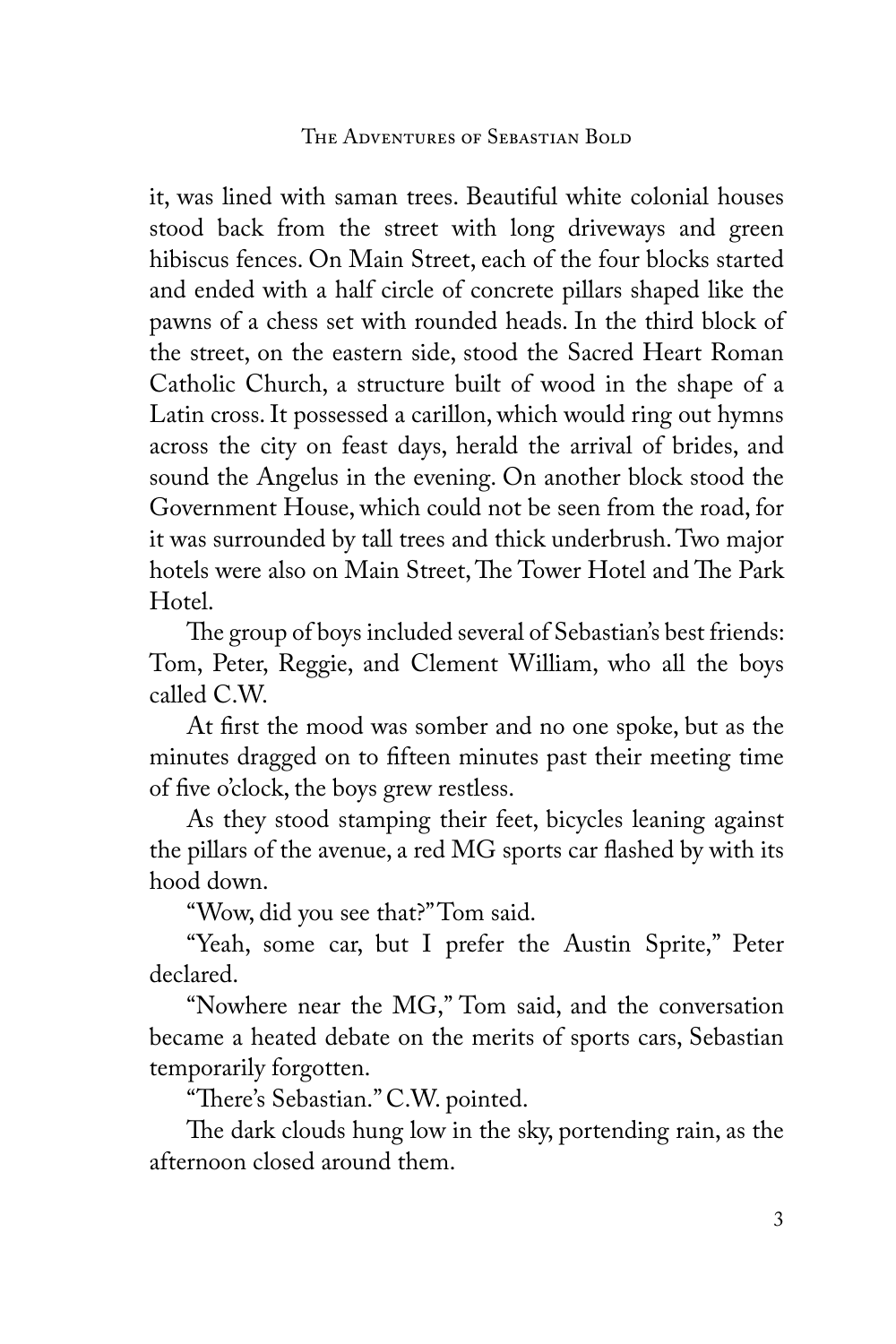Sebastian rode up Middle Street. He was a tall, athletic youth with brown eyes and brown hair, which often fell across his forehead in a cowlick. He stopped his bicycle before them. There was a scowl on his face, which to an objective observer could mean only one thing—he was in a bad mood. To those who knew him, his mood and expression were out of character. Sebastian was known by some people to be bright and likeable. Others dismissed him as too precocious. His elder sister and brother, the oldest of the three, avoided him. To them he was an embarrassment. His closest friends described him as a daring adventurer. He was all of these and more, but at that exact moment he was in a bad mood.

"What happened?" C.W. asked him.

"Well, I got caught."

"We know that. What happened?" Tom asked also, somewhat impatiently.

The scowl deepened. "I don't know."

"What does that mean?" Tom persisted.

"Well, I'll tell you. I was good, almost invisible as I walked the field. No one was looking at me, I was pretty sure. I got to the fence, went through it fast, and there was Fenwick and two other prefects as though they had nothing better to do than wait for me. Somebody must have squealed," he ended dramatically.

Voices rose in protest as each boy rejected any possibility that he could ever be a traitor.

"I am not accusing anyone of anything, but I would sure like to know how Fenwick found out. Now it's Smithy on Monday."

He was referring to Father Smith, who was the principal of St. Stanislaus College, the Catholic boys' high school, which they attended. He was a stern but just man, respected by all, but especially feared by wrongdoers.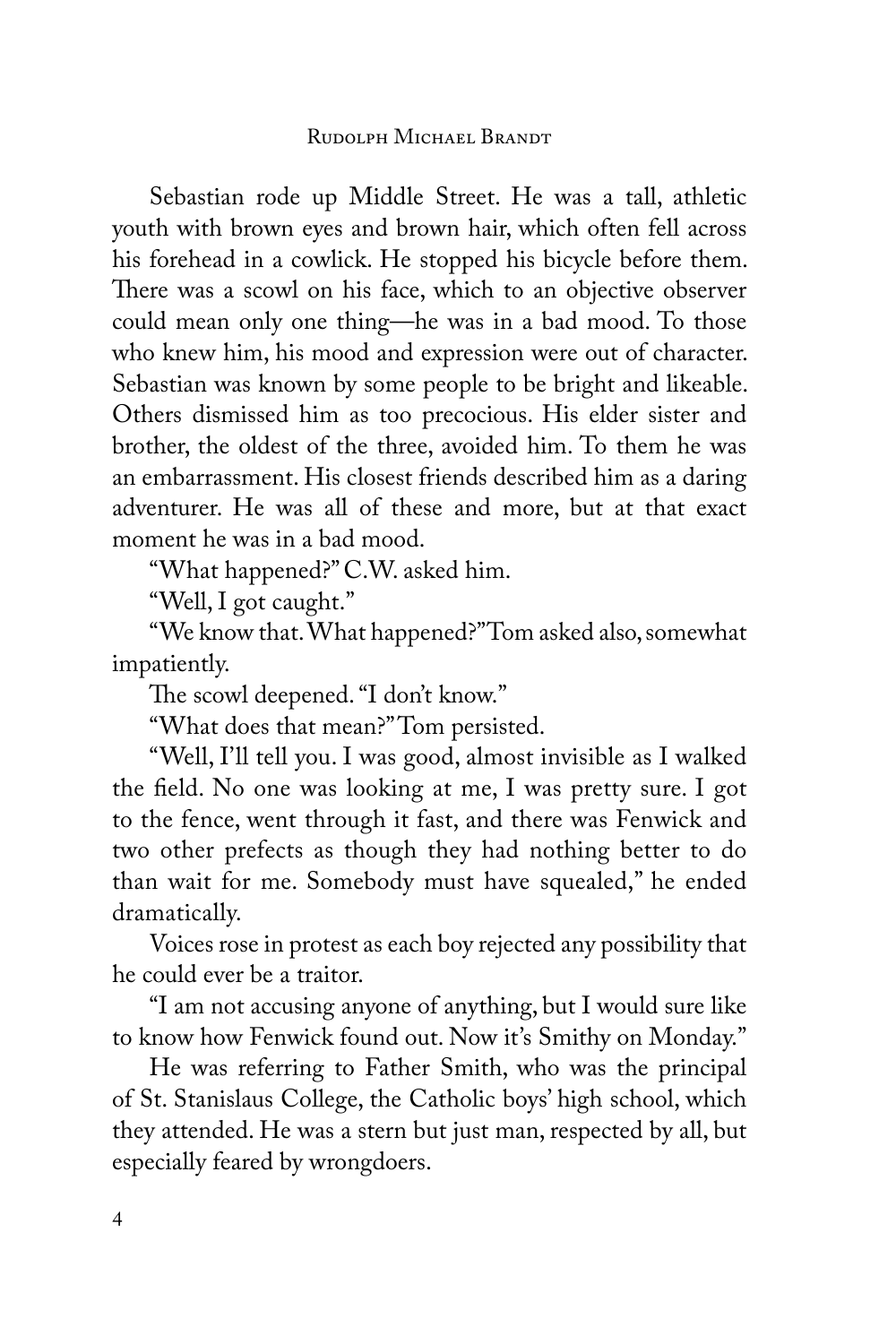The plan, uncovered by accident and hatched at the spur of the moment, was supposed to be foolproof.

At school, they usually met during morning recess and after lunch, before the bell went, under the large tree that stood by the fence at the southwestern end of the playing field. It was as far as they could get from the three-storied school building on the eastern end of the compound where the prefects were inclined to be.

C.W. leaned on the fence and was tossing a tennis ball in the air and catching it. Suddenly Peter lunged for the ball, and in the process he knocked C.W. over. Now C.W. was small in stature, whereas Peter was quite stout. Upon impact, C.W. flew into the air and came solidly into contact with the fence. To everyone's amazement, he disappeared through it. What had seemed to be a solid, well-painted fence was in fact weak with rot, causing the fence to yield like paper under C.W.'s weight. They pulled him back, leaving a gaping hole. He was none the worse for wear. As they were dusting him off, Sebastian looked up and saw a prefect approaching. He immediately decided that the hole should be concealed, and under his breath, he hissed, "Quick, hide the hole."

The boys moved swiftly to conceal the hole in the fence as Sebastian stepped forward to meet and distract the prefect.

"Hello," he said.

The prefect looked at him suspiciously.

"What are you up to?" he demanded.

"Up to? What do you mean?" Sebastian innocently responded. Looking back and seeing Peter on his knees, he shrugged.

"Peter here has dropped a coin, not that it's any of your business."

The prefect was about to reply when the bell rang.

"All right, you fellows, you heard the bell. Back to classes." With that, he turned and walked away.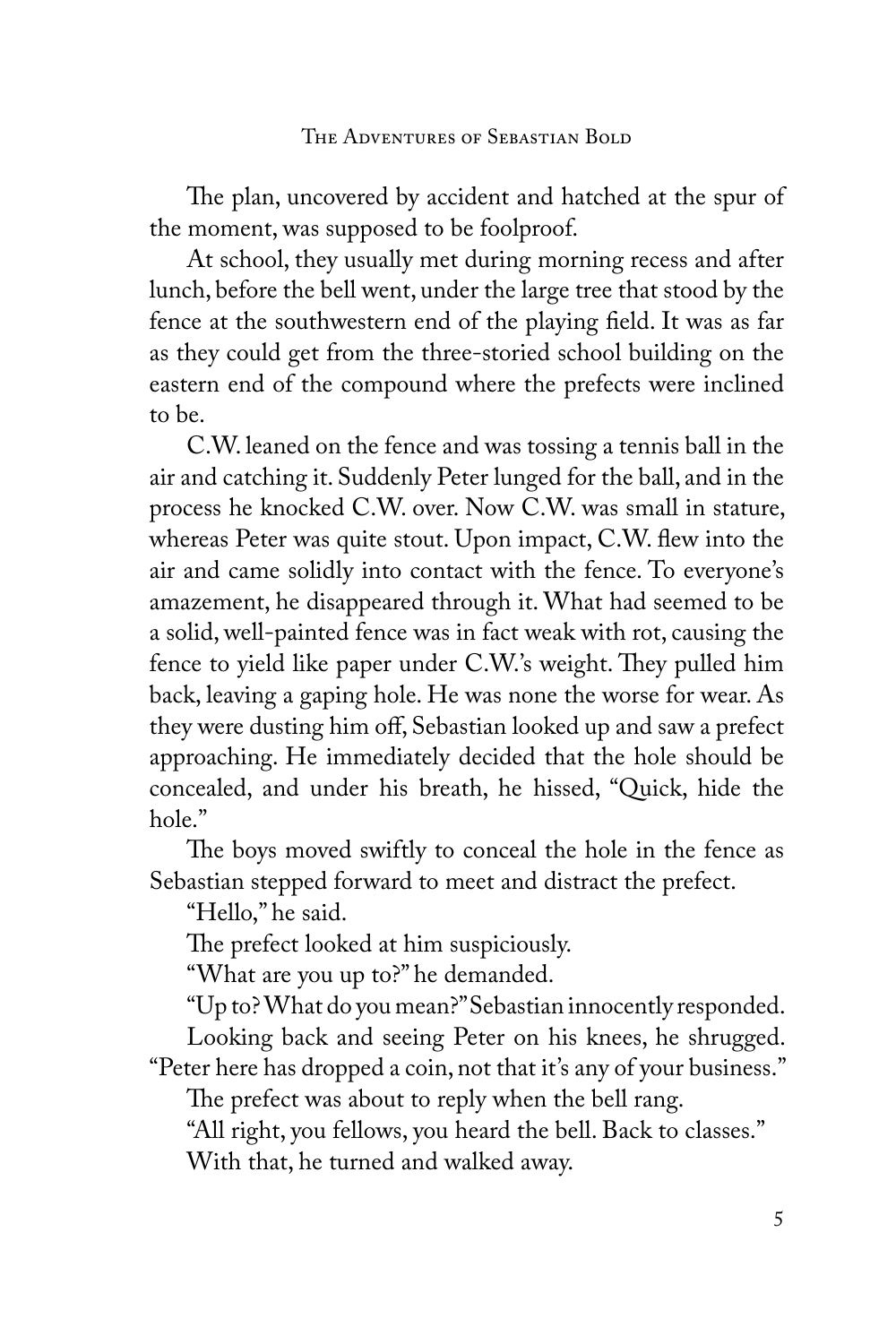"Okay, let's hide the hole. I have a plan," Sebastian said.

Quickly they found some fallen branches and leaned them against the hole in the fence, obscuring it, and then they ran off toward the school building.

That afternoon when they met, Sebastian unfolded his plan.

"I think that this is the opportunity we have been waiting for." They listened attentively. "If we can conceal the hole in the fence, which our good friend C.W. was kind enough to manufacture, we can use it to escape Friday afternoons."

On Friday afternoons, the entire school was made to attend benediction at the cathedral, which stood two blocks away from the college, on Brickdam. Classes were let out one hour early on Fridays, and there was always someone trying to escape and capitalize on the early release from school. As a result, prefects were deployed at every gate of the compound and at the corners of the roads leading off Brickdam. It was very effective policing, and very few escaped.

Sebastian continued. "I have here," he said with his usual air of drama, "with the compliments of Ann, the perfect camouflage."

He took from his bicycle's saddlebag a folded sheet of cardboard with fine pencil drawings on it. They looked at the grey cardboard sheet, and indeed it appeared to be the same colour as the fence.

"And," Sebastian continued, "tacks. What we shall do now is proceed to the area at the back of the fence. C.W., you will have the honour of crawling through to tack it over the hole. We have to do this right. Sometime over the weekend Dass is bound to clean up, and if he discovers the hole, he is sure to report it."

Dass was the caretaker and groundsman.

"Any questions?"

Reggie, always the cautious one, asked, "But what if we get caught?"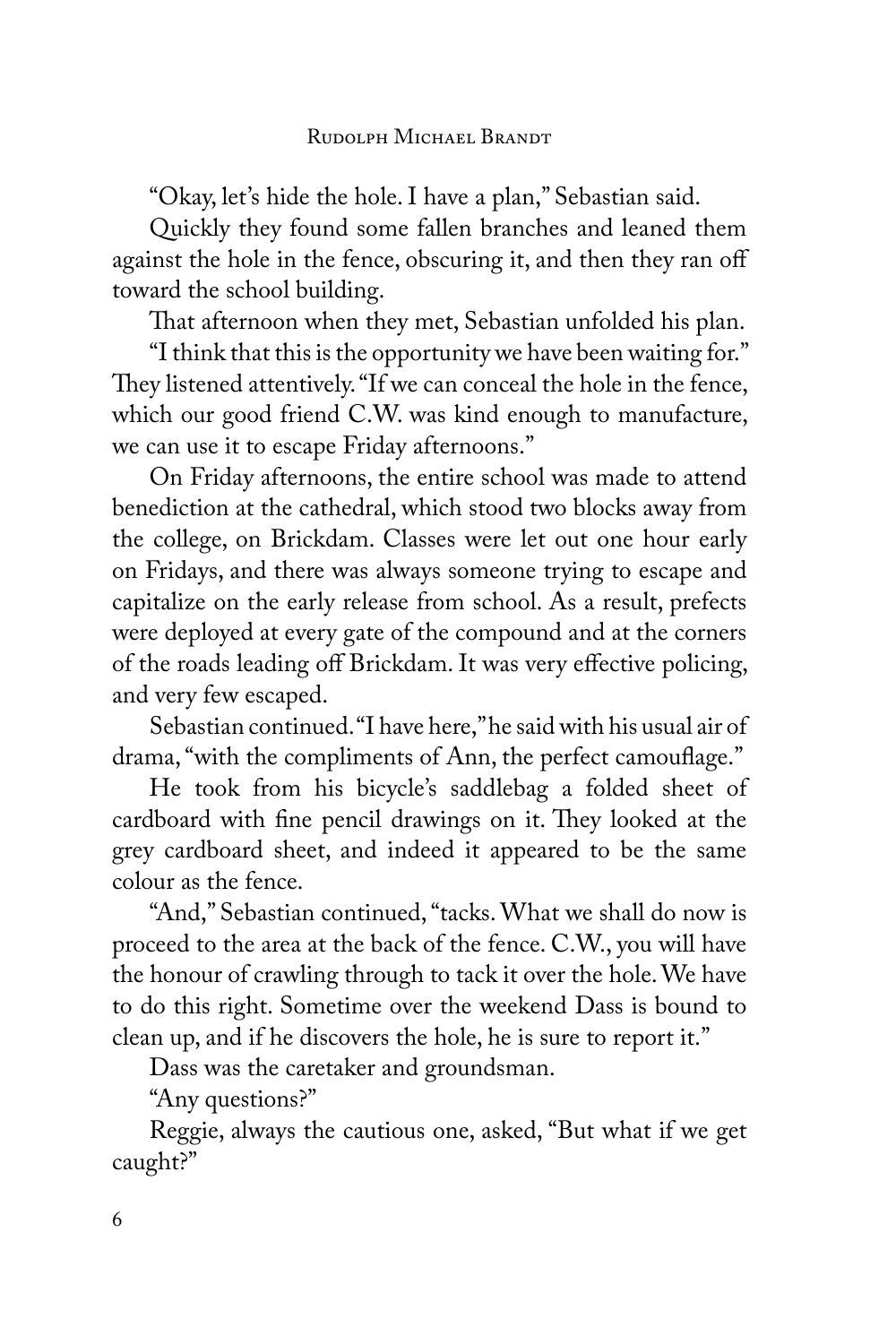"It's perfectly clear, my dear Reggie, that we have to be intelligent and not get caught," Sebastian answered patiently. "We shall use this hole as the perfect escape. Just imagine, we can get away every Friday."

"Do you mean all of us?" Reggie asked. "I don't think I would like to. It's too risky."

Sebastian responded, "You worry too much. Once the hole is concealed and remains our secret, there can be no risk. It's perfect. In time, we can take turns disappearing on Friday afternoons, and to prove my point, I shall go next Friday. But first, we must cover up the hole."

"What if it rains? It will soak the cardboard. It won't be able to stand up," Tom said, being practical.

Sebastian thought for a while.

"Now that's a good point. We'll have to think of a more permanent solution."

With that, he led off and they followed, with a reluctant Reggie the last to move off. They got to the road behind the fence and dismounted from their bicycles. There was no one about and no one walking on the street. The hole was clearly visible, and the branches they had covered it with on the inside could be seen.

"C.W., I'll help you push the branches away," Sebastian said. "You crawl through and put the cardboard square in place. The rest of you, keep a sharp eye out for anyone passing. We only have a few minutes. Come on."

Giving their bicycles to the others to hold, they crossed the grass patch at the side of the road and jumped the shallow gutter running along the fence. Sebastian stooped down, pushed the branches out of the way, and looked through the hole at the ground area at the end of the field. A cricket practice match was underway. No one was in the immediate vicinity.

"Quickly, C.W., no one is about."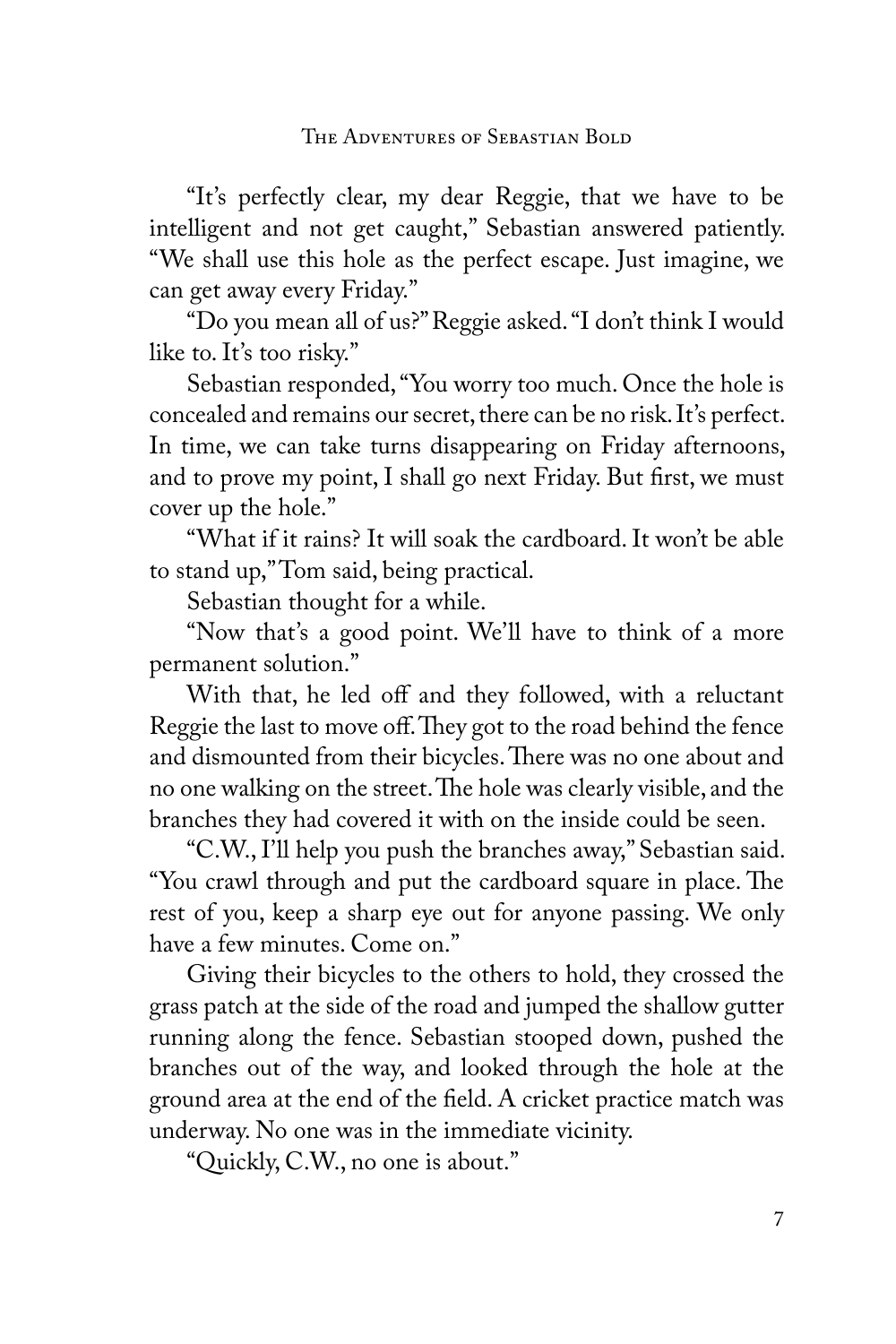C.W. squeezed past Sebastian and went through the hole and set about covering it.

"I can't push the tacks in," he whispered desperately.

"Hurry," said Sebastian.

"But I can't."

"Find a stone." Sebastian started looking about himself.

"Someone is coming up the road," Peter called. "Can't you guys hurry?"

"We're doing our best," Sebastian replied.

"It's okay," a desperate C.W. cried. "I found a stone."

Muffled bangs came from the inside of the fence. C.W. lifted the flap and was through the hole in a flash, heading for his bicycle with Sebastian right behind him. A couple strolled by on the other side of the road and gave a brief glance at the boys, who appeared to be fixing one of their bicycles.

"That was close," Peter commented. They looked at the fence. With the cardboard in place, the hole had disappeared.

"With any luck," Sebastian declared, "that could be there forever after we improve on it. We could sell places. We could become millionaires." He had a fertile imagination.

Monday morning at recess they strolled toward the tree, confident that only a close examination would reveal that all was not right with the fence. Upon confirming that their secret had not been uncovered, they congratulated themselves, patting each other on the back. Normally this would not have attracted anyone's attention, but on this particular day George Fenwick and his friends were walking just behind them, and George's curiosity was aroused.

"What are you fellows so happy about?" Fenwick asked.

Sebastian looked at him disdainfully. "Wouldn't you like to know?" he sneered.

George Fenwick, slighted, turned angrily and walked away, beckoning to his friends.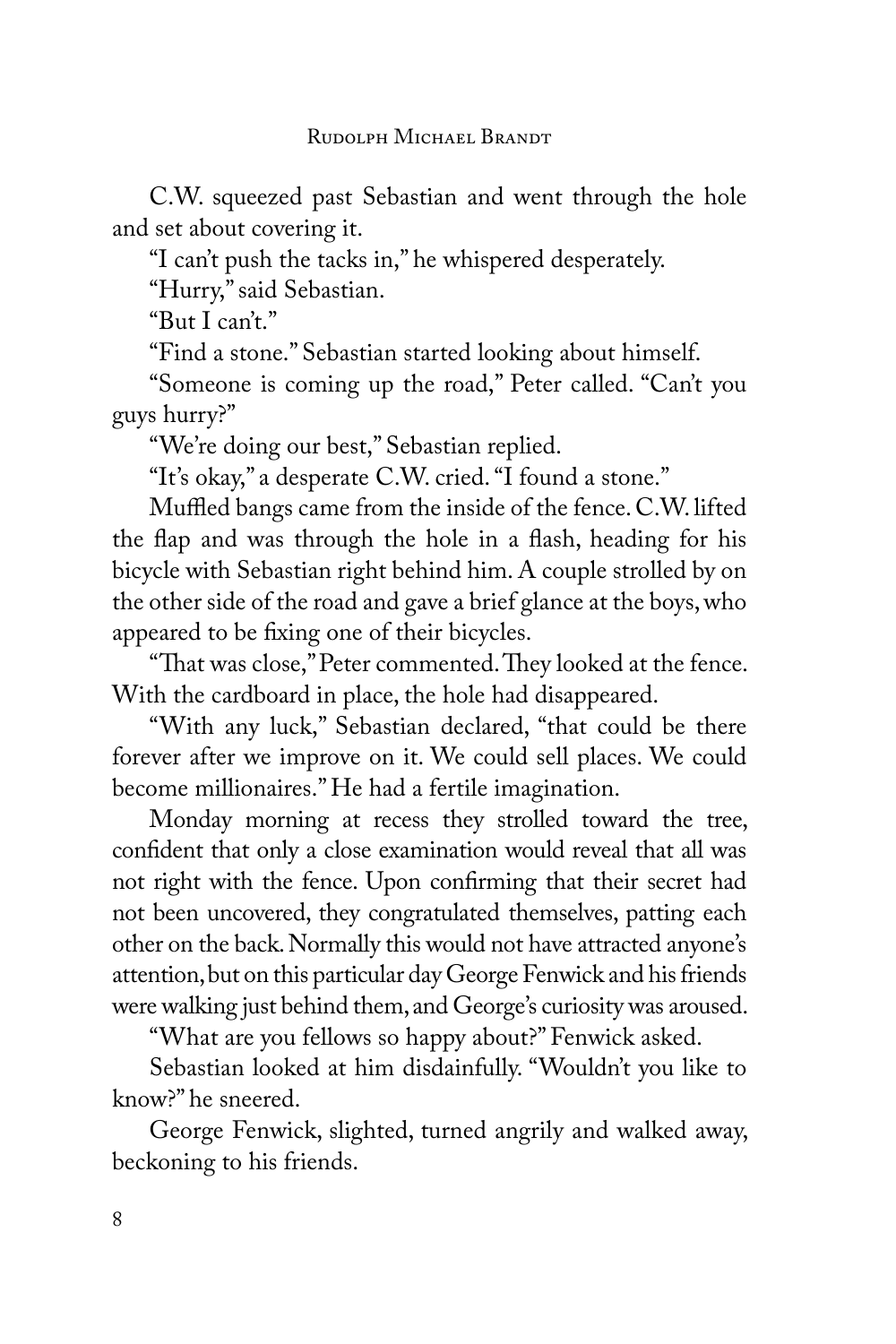The prefect who had accosted them the week before overheard the exchange. He was a friend of George Fenwick's brother Charles, who was also a prefect, and didn't like Sebastian's attitude. He stayed behind and closely observed Sebastian and his companions. Their behavior around the tree seemed unusual. Puzzled, he approached Charles.

"You know, Charles, that group of boys who hang out with that chap, Bold I think his name is, I swear they are up to something," he said.

Charles looked at him curiously.

"Surely you don't mean that vagabond Sebastian Bold?"

"Yes, that's the fellow," replied the prefect.

"Really? Interesting. I have a score to settle with him." Charles suspected Sebastian and his friends of being responsible for a spate of flat tires to his bicycle. The prefect related the curious attitude of the boys as they gathered around the tree, and Charles decided to investigate. He also started to observe them from a distance. At first he was disappointed, for he could find nothing wrong or unusual about their actions.

He was on the cricket team, and Thursday after net practice he went to the tree to look around. Everything appeared normal. Then, out of the corner of his eye, he noticed something peculiar about the fence. He walked up to it and looked down. The cardboard flap moved slightly in the wind. He bent down and gently lifted the flap, smiled to himself triumphantly, and lowered it.

The next morning when the prefects gathered for assignment, Charles announced, "Gentlemen, I think we will have an attempted break this afternoon. I know exactly how, and I have a very good idea who the culprit or culprits will be." He then proceeded to discuss his plans for the afternoon.

On Friday morning Sebastian got up, dressed quickly, and was early at the breakfast table.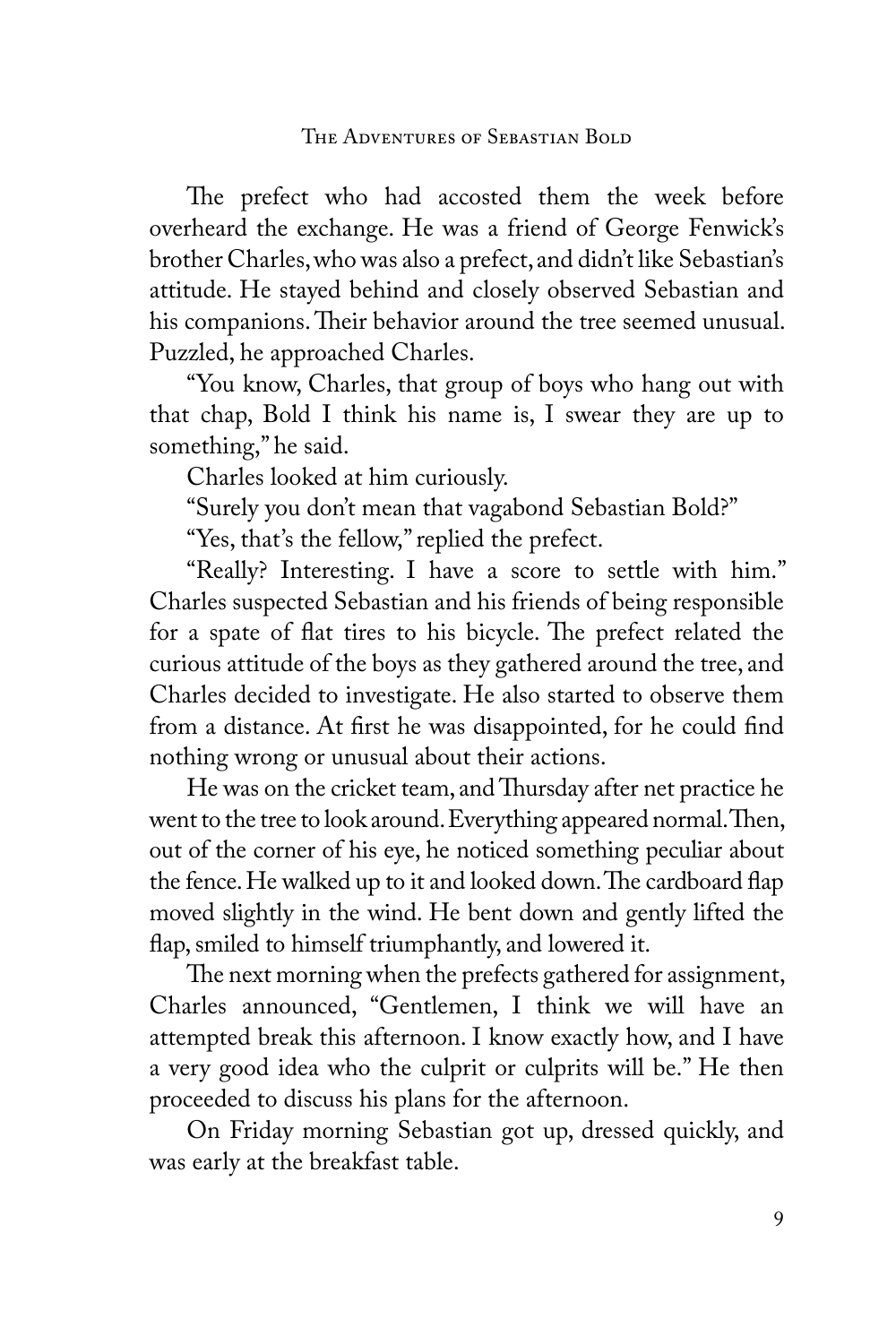"My, are you the early one," his mother said.

"Important things to accomplish, Mom," he replied.

His mother lifted an eyebrow but did not respond.

As soon as he arrived at school, Sebastian was surrounded by his friends.

Tom asked, "You're going to do it?"

With supreme confidence, Sebastian answered, "Of course! This is the ultimate in the expression I believe you are all familiar with, freedom of movement!"

He had just heard his father talking about the restrictions that the Russian government had imposed on its citizens. His father had said that the Prime Minister of Great Britain, Winston Churchill, had called it the Iron Curtain.

"Today," he declared in his most expansive mode, "we will remove the curtain. Are you with me?"

The group of boys, locked in their private conspiracy, avoided the tree but for one brief circling of the grounds. Sebastian kept a careful eye out for prefects, but saw none. The covered hole had not been detected, and there had been no rain, so the cardboard had held up nicely. He was absolutely certain.

At last the afternoon bell went, and everyone was off scampering for their bicycles. Sebastian's was carefully deposited two blocks away from the school's compound in the yard of Tom's aunt. He, however, went through the motion of going with the other boys to where the bicycles were kept. The prefects were deployed at the gates, but curiously there were none about the compound keeping an eye out for tardy movers.

Hundreds of boys filed through the gates and proceeded toward the cathedral. Sebastian's friends were the first out, anxious to distance themselves from any disaster. Sebastian lingered as the flow of boys slowed. Choosing his moment carefully, with his head down searching the ground as though something was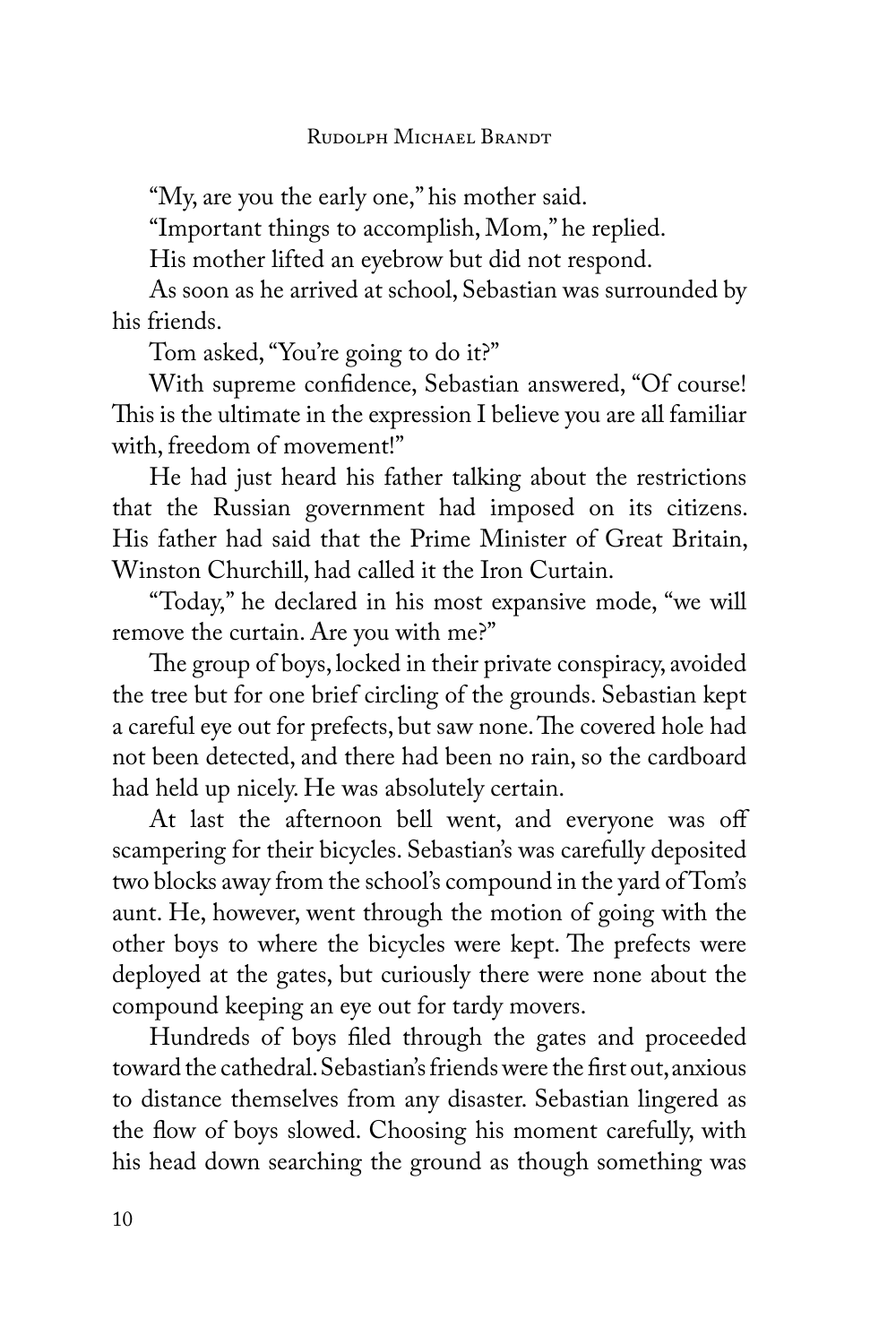lost, he approached the tree. As he drew near he paused for a brief moment, then raised his head and looked around. He was confident he was not being observed. Quickly he went through the hole, but as he emerged on the other side a heavy hand fell on his shoulder.

"Well, well, what have we here? A miscreant, I believe."

To Sebastian's utter dismay, there was Charles Fenwick flanked by two other prefects, broad smiles on their faces. Sebastian stared at them bereft of words. He was escorted ignominiously to church, where he stood in the back, completely deflated. George Fenwick and his friends were looking at him and laughing. At the end of the service he sneaked away, avoiding C.W. and the others until a few hours later when he stood in complete chagrin and recounted the missing pieces of the story for the benefit of his friends at their meeting place.

Reggie said, "Well, I warned you." His comment was untimely and earned him a withering look.

Tom said, "The last guy who was caught escaping came out of Smithy's office crying. He had got strokes."

"Who says I'll get strokes?"

"Not only strokes, but reported to your parents."

"Rubbish, I'll talk my way out of it."

"You'll talk your way out of it? You must be the best talker in the whole world."

Sebastian frowned at him. "If you're trying to cheer me up, you're succeeding," he said sarcastically.

"No, Smithy will cheer you up with six of the very best," C.W. said.

Then the sky opened up and put an end to their meeting.

It was two o'clock Monday afternoon when there was a knock on the door of Sebastian's classroom. The teacher, Mr.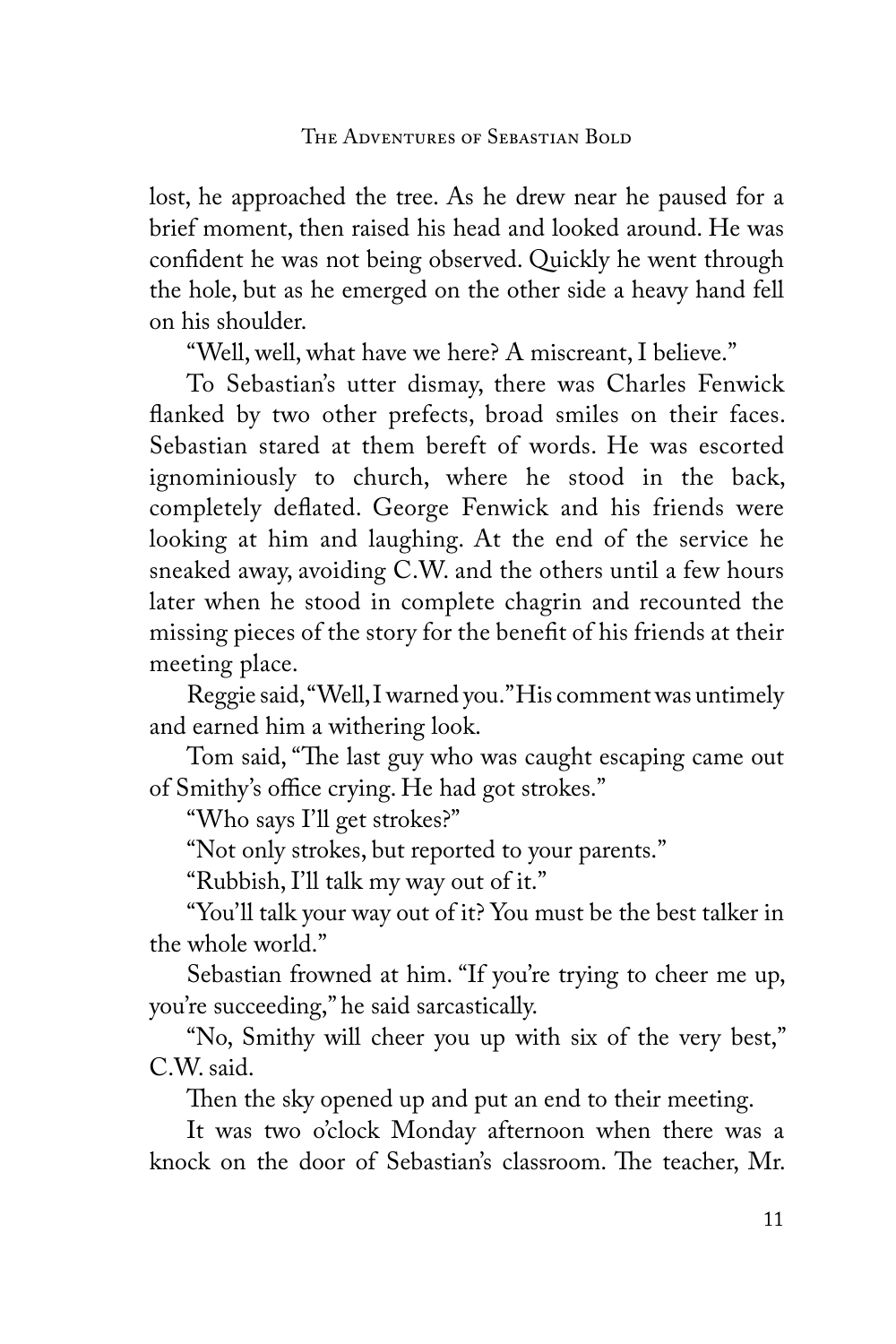Bailey, opened the door and took the slip of paper that a boy handed to him. He read it and looked directly at Sebastian.

"I believe the principal requires a Bold presence."

The class, who knew by now all about Sebastian's misadventure, burst out laughing, George Fenwick's laughter the loudest.

"Quiet there, and get on with your work," commanded Mr. Bailey.

Sebastian slowly got to his feet and followed the boy. His heart beat faster and numbness seemed to creep over him. All weekend he had plotted his defense, but he could think of nothing that could save him. He had even considered feigning sickness, but knew his mother would have none of that and understood that it would only serve to postpone the inevitable.

He stood in line with the other unfortunate souls, also guilty of some breach of conduct. A faint hum came from the classrooms. A low murmur of voices could be heard behind the closed door of the teachers' room, which was opposite the principal's office. The door opened and a boy came out. He was wringing his hands.

"Your turn, Bold," he said aloud.

He lowered his voice and whispered, "He is in a foul mood."

Sebastian entered the office and approached the desk. Father Smith was reading the slip of paper in his hand. He looked up. His piercing eyes bored into Sebastian, who felt himself shrinking.

"These are serious charges, Bold. What do you have to say for yourself?"

Sebastian struggled to find his voice.

Father Smith raised his voice slightly. "Speak up, boy, we don't have all afternoon."

"Well, sir, I thought I would go home early to help my mother, as Friday is a very busy day for her," he fumbled.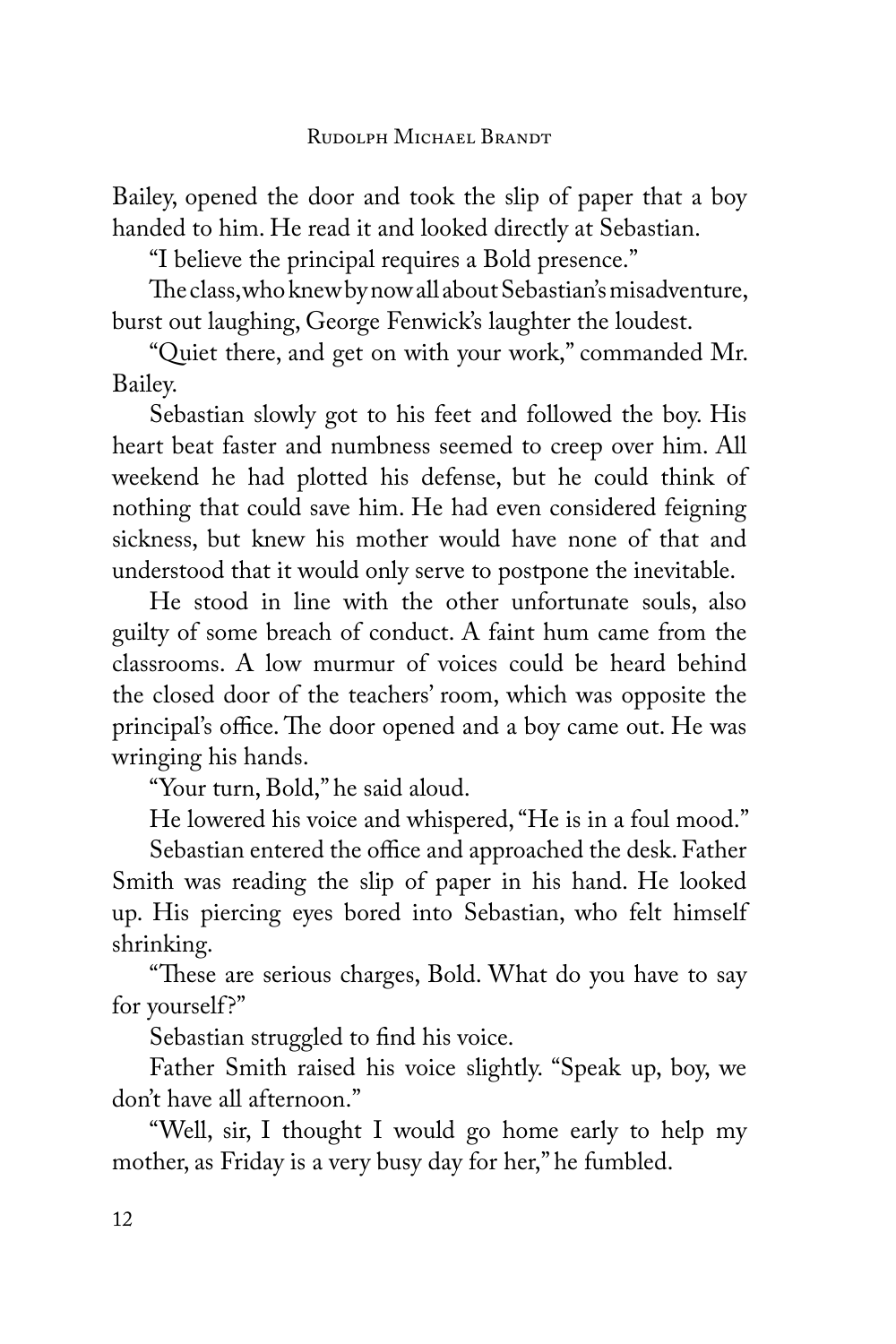"Help your mother, eh! By going through a hole in the fence, which you and your friends, I suppose, had made. You first disobeyed school rules and damaged school property. Then you tried to sneak out and miss benediction, the most important ending to the school week, and now you come here with this ridiculous explanation?"

Staring sternly at Sebastian, he continued, "Now tell me how the hole came to be in the fence. Who conspired with you to conceal it and use it to try to avoid benediction?"

Sebastian was not about to betray his friends. He decided to tell all, making it seem as though he had done everything by himself. Father Smith listened carefully to him. When Sebastian was finished, he asked, "Is that all?"

"Yes, sir."

"Well, I'm sure you are covering up for your friends, but I do believe the fence was weakened. Your actions, however, constitute a serious breach. You will receive six strokes, one week's detention after school, and you will also write an essay of five hundred words on the importance of benediction."

Despite what he had told the others, Sebastian had expected to get strokes from the principal, and had taken the precaution of wearing two pairs of pants.

Father Smith got up from his desk and took down the cane that was hanging on the wall.

"Assume the position."

Sebastian bent over, reaching for his toes.

It was a ritual with Father Smith that he applied only three meaningful strokes, and this was usually done at the beginning of the punishment. All the boys braced for them, and so it was with Sebastian, except the three hard strokes came at the end, just when he started to think how easy it was. The strokes knocked the bravado out of him, and it took all his willpower to muffle an outcry.